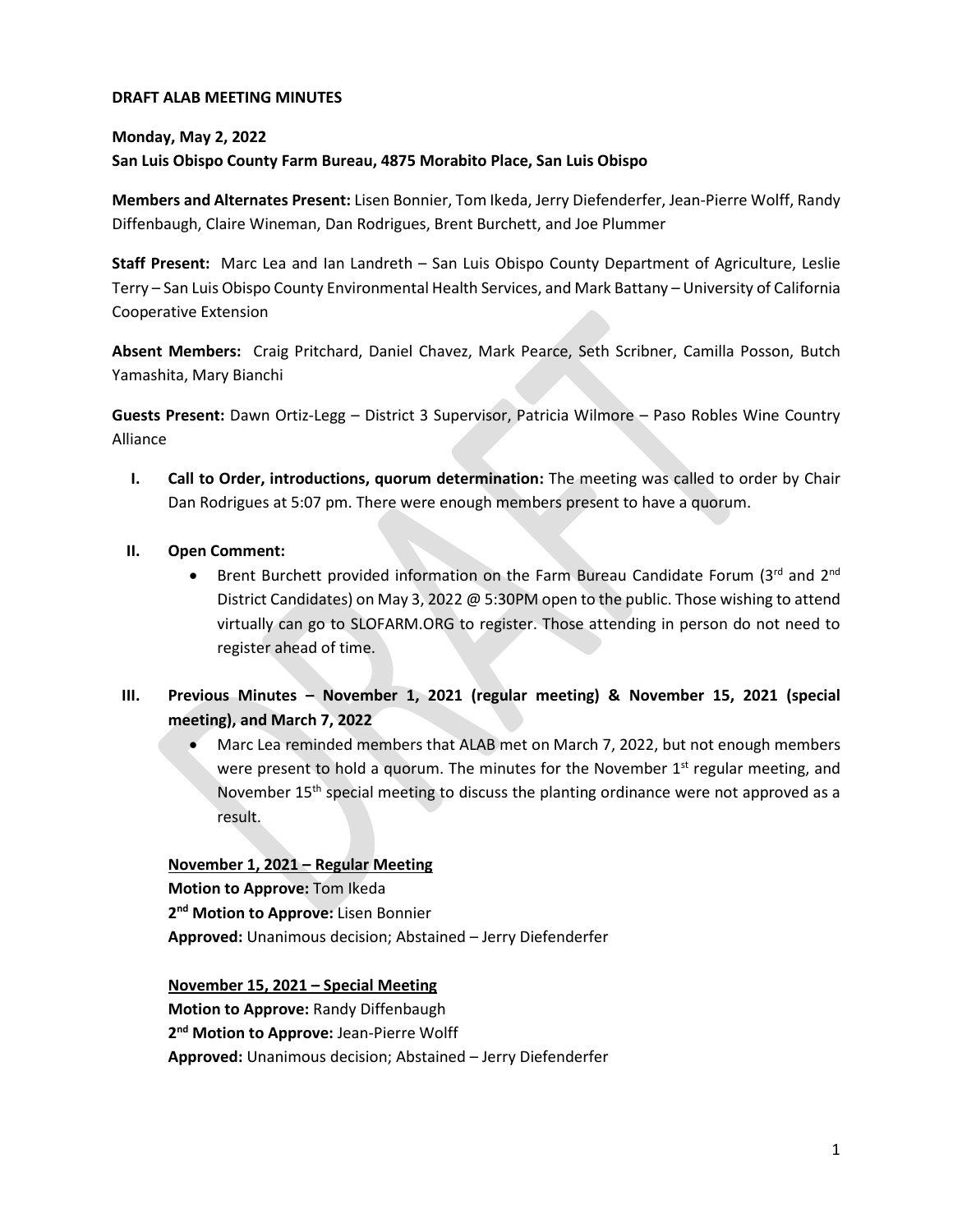## **March 7, 2022 – Regular Meeting**

**Motion to Approve:** Jerry Diefenderfer **2 nd Motion to Approve:** Lisen Bonnier **Approved:** Unanimous; Abstained - Dan Rodrigues

## **IV. ALAB Governance Membership Updates**

• Marc Lea reminded members that ALAB discussed the completion of Chair Dan Rodrigues and Vice-Chair Lisen Bonnier's two-year terms at the March 7, 2022, meeting. Both have agreed to serve another term as there is no limit on the number of terms they can serve. A vote for Chair and Vice-Chair was not held at the March ALAB meeting due to the lack of quorum. Marc explained that a vote was still needed to approve their second terms.

# **Chair and Vice-Chair Second Term**

**Motion to Approve:** Randy Diffenbaugh **2 nd Motion to Approve:** Claire Wineman **Approved:** Unanimous decision

- Marc Lea informed the members that the next regularly scheduled ALAB meeting would be June 6<sup>th</sup>, 2022. However, the regular meeting places were booked because of the election. Marc explained that ALAB needed to identify another location; or change the meeting date to June 7<sup>th</sup>, 2022. Vice-Chair Lisen Bonnier was open to moving the meeting date to the  $7<sup>th</sup>$ , and other members agreed. The meeting will be held at the UCCE Cooperative Extension Auditorium in SLO on June 7th.
- Marc Lea provided an update to Jerry Diefenderfer on the Drought Task Force and explained that he was able to get invited to the recurring meetings. The only pertinent update was that the Administrative Office would be going to the Board of Supervisors on May 17<sup>th</sup> with an update. Marc mentioned there was less involvement from the Drought Task Force based on how the drought is monitored with data being available in real time. At the last drought task force meeting, Leslie Terry with Environmental Health provided an update on the recent Governor Order No. 7-22 and its impacts with well drilling in the County of San Luis Obispo. Marc invited Leslie to provide the ALAB with an update.
- **V. Presentation/Discussion:** Local impacts of Governor Newsom's Executive Order (No. 7-22) on Drought, Leslie Terry – Department of Environmental Health [PowerPoint Presentation Weblink \(ca.gov\)](https://www.slocounty.ca.gov/Departments/Agriculture-Weights-and-Measures/All-Forms-Documents/Information/Meeting-Minutes/ALAB-Meeting-Agendas,-Minutes,-Presentations/2022/ALAB-Presentation-Drought-Executive-Order-2022_05_.pdf)
	- Leslie provided an overview of how the Department of Environmental Health (Department) processes well permits. Permits for water wells in San Luis Obispo County are ministerial and do not require discretionary action, staff report, public hearing, or public notice.
	- When an application for a well is submitted the Department does a lot of verification to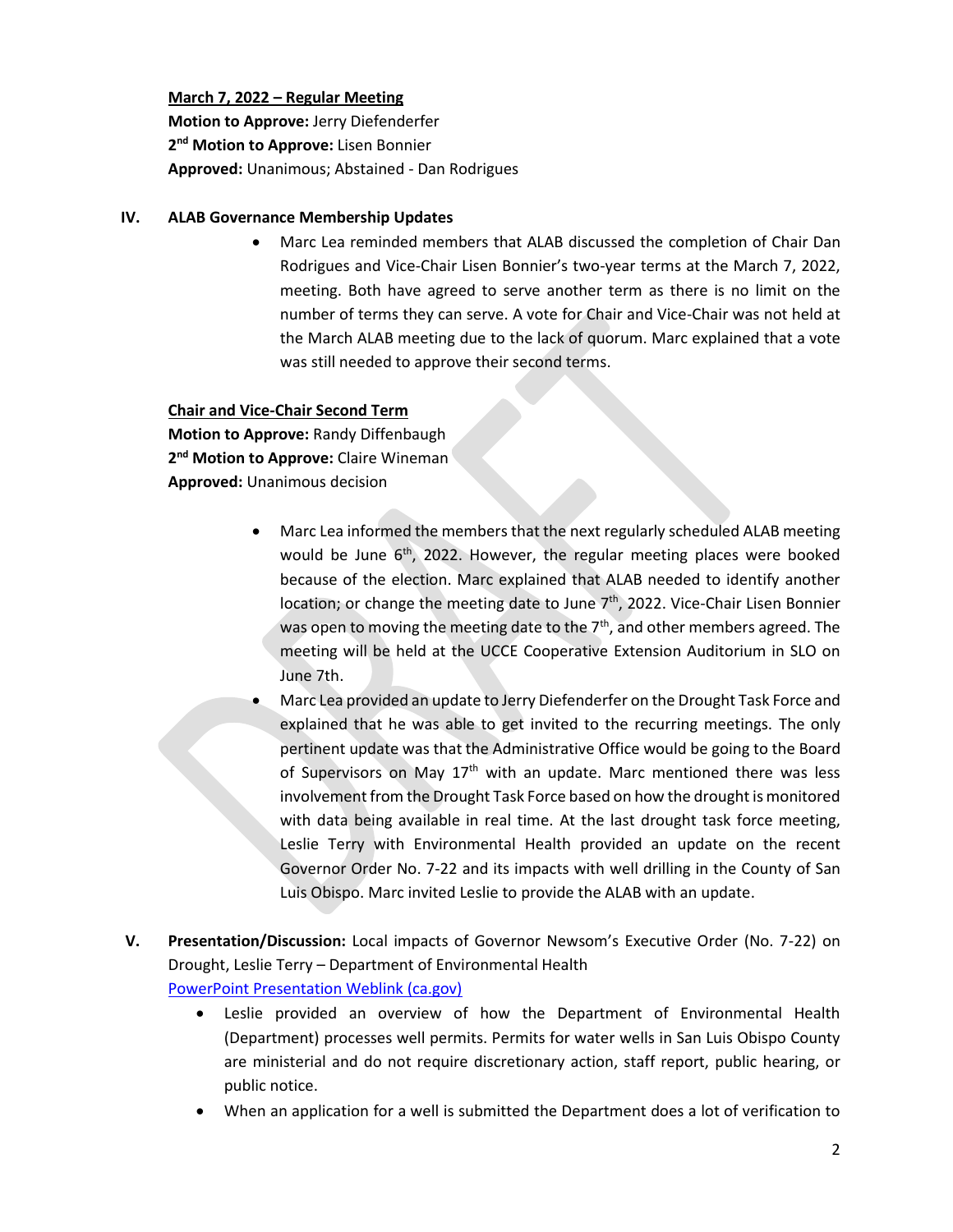ensure the application is accurate and complete. This can include things like ensuring the project is not located in the Coastal Zone as a discretionary permit would be required. Well applications are referred to other outside agencies depending on the project location. As an example, certain areas around Nacimiento Lake require a referral to be sent to Monterey County Department of Public Works.

- A determination of ministerial processing document was created because of a court determination that even though the Department does not exercise discretion, it could exercise discretion when it comes to contamination. The purpose of the ministerial processing document was to make it clear that no discretionary action was taken by the Department.
- Following acceptance of the application, an inspector conducts a site inspection with a GPS to verify no sources of contamination and to ensure the plot plan accurately reflects what is on site. The Department does not want any contamination at the surface level being connected to the aquifer.
- After passing the site inspection the well permit is issued and is valid for 6-months to have the well installed.
- A follow-up inspection is conducted after installation of the sanitary seal to ensure water cannot leech into the aquifer.
- Final approval is granted after a water quality report is submitted to and evaluated by the Department to ensure there are no contaminantsin the water to complete the permitting process. For example, if there was arsenic in the water then a notification would go out to the landowner, well owner, and driller.
- Marc Lea asked who does the water quality testing. Leslie stated that the well drilling contractor would collect the sample and submit it to the lab of their choosing.
- Leslie explained that the Department handles permitting of the well, not the water use. County Counsel set it up this way so that discretionary approval is not required and can remain ministerial. This allows for the permitting process to be a matter of days rather than months or years.
- Leslie mentioned there were other Ag Offsets and Ordinances that were not regulated by the Department.
- Order No. 7-22 was signed on March 28<sup>th</sup>. Effective immediately. The Department temporarily stopped issuing well permits except a few that County Counsel allowed to be processed. The order requires enough rain to be able to lift the order.
- Order No. 7-22 subsection 9(a) is for wells proposed in a basin where the Sustainable Groundwater Act applies. These are medium and high-level basins or other basins that are not otherwise adjudicated.
- Jerry Diefenderfer asked Leslie if you are altering a well does it require a permit from the Department? Leslie explained that it depends. If you are modifying the casing, deepening the well, or modifying the sanitary seal a permit would be required. Basic maintenance of the well would not require a permit (like for like).
- Marc Lea recalled that the applicable groundwater basins include the Paso Robles, San Luis Obispo, and Cuyama groundwater basin. Leslie mentioned she would be touching on this in her presentation.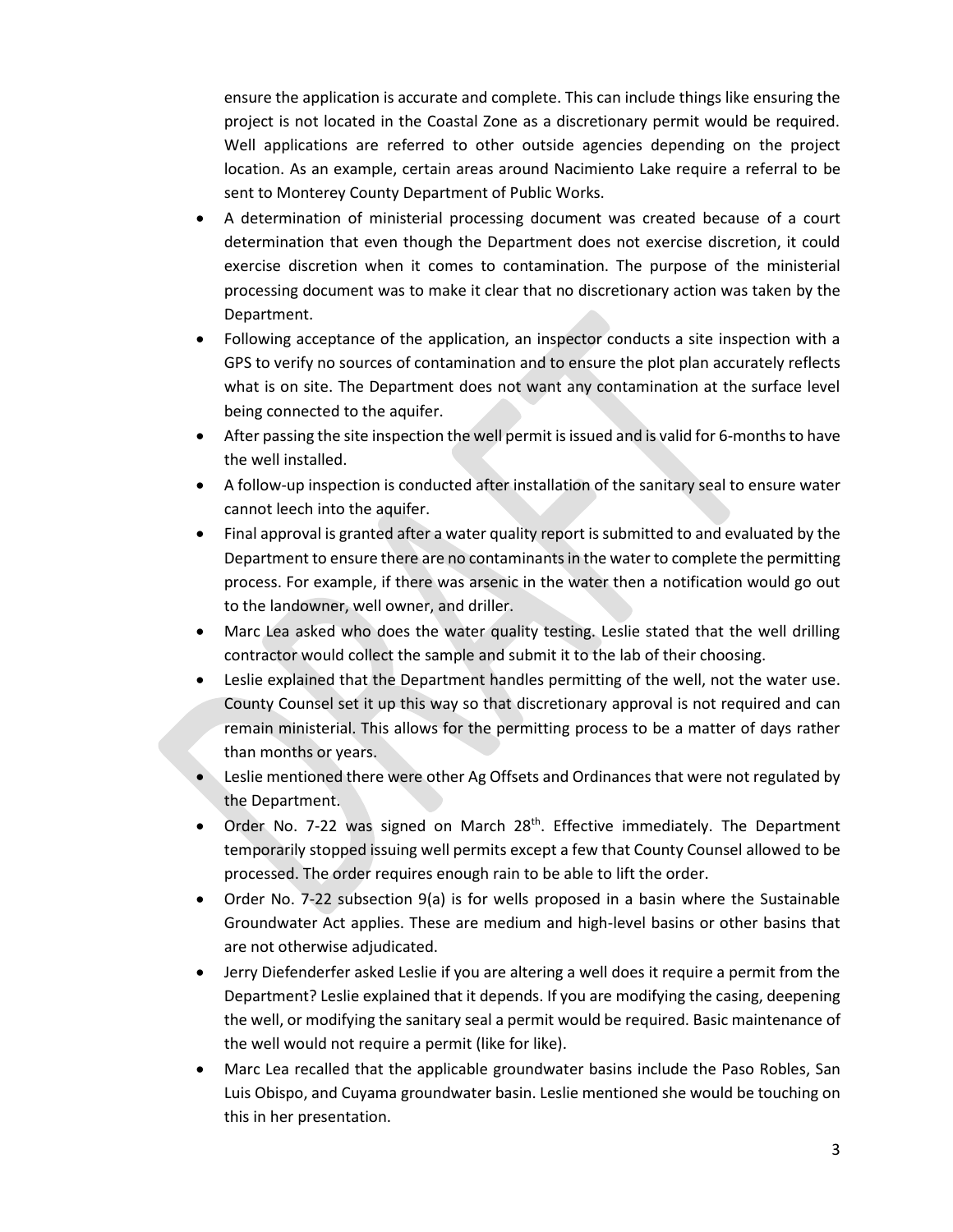- The Department must obtain a written verification response from the Groundwater Sustainability Agency (GSA) that makes the following findings: (1) The proposed well would not be inconsistent with any management program the GSA has adopted, and (2) The well will not decrease the likelihood of the GSA from achieving its sustainability goals. It is very difficult to make the finding that an additional extraction will not decrease the likelihood of a GSA from meeting an identified sustainability goal.
- Jerry Diefenderfer asked if that meant the Department would not be issuing any permits. Leslie clarified that it was not the Departments decision but rather the GSA. A letter from the GSA that makes those findings is what the Department is looking for.
- Randy Diffenbaugh asked who notifies the GSA as part of the permitting process Environmental Health or the Drilling Contractor. Leslie reiterated that the Department would refer the permit application to the applicable GSA, but also recommended to drilling contractors to contact their GSA ahead of time to avoid getting too far ahead and running into unforeseen issues.
- Blaine Reely is the County GSA contact. Marc Lea mentioned that Blaine would be invited to the next ALAB meeting.
- In order for the Department to issue a permit they require (1) A letter from the GSA approving of the proposed well permit application. (2) A hydrogeological report by a geologist stating the proposed well will not interfere with any nearby well.
- Leslie mentioned that at this time it is undetermined what will happen if an owner with an existing well wants to drill another well on the same property to increase overall production.
- Leslie summarized anywhere in the County if you are drilling an Agricultural or irrigation well - a geologist must make the determination of no interference with another well and subsidence. If the well is within a GSA Boundary you must obtain written verification from that GSA. Marc Lea clarified further that section (b) of the order applied Countywide regardless of being located in a GSA or not.
- Jean-Pierre Wolff asked Leslie to explain the difference between a domestic well and an irrigation well. Also, what is a legal well in terms of minimum capacity. Leslie explained that Order No. 7-22 contained two exemptions: (1) a domestic well pulls < 2.5 AFY with an established domestic use on site (considered part of the exemption). Applicants must sign a declaration as part of the well permit application that the proposed well will only extract < 2.5 AFY and the well pump would only serving domestic needs.
- Jean-Pierre Wolff asked Leslie if the Department differentiates between the definition of an agricultural well and a drinking water well? Is a drinking water well a private domestic well? Wolff used the example of a drinking water well used by employees working for an agricultural operation. Leslie stated in that case it would not be considered a domestic well because it was serving a business; the Department would most likely ask some additional questions in that case to see if the proposed well fit into one of the exemptions of the order. It comes down to use for the Department. The Department's construction standards are the same for an agricultural well and irrigation wells. Leslie mentioned that in some counties they may require a shorter seal for an agricultural or irrigation well, however, by local ordinance the Department requires a 50-foot sanitary seal across the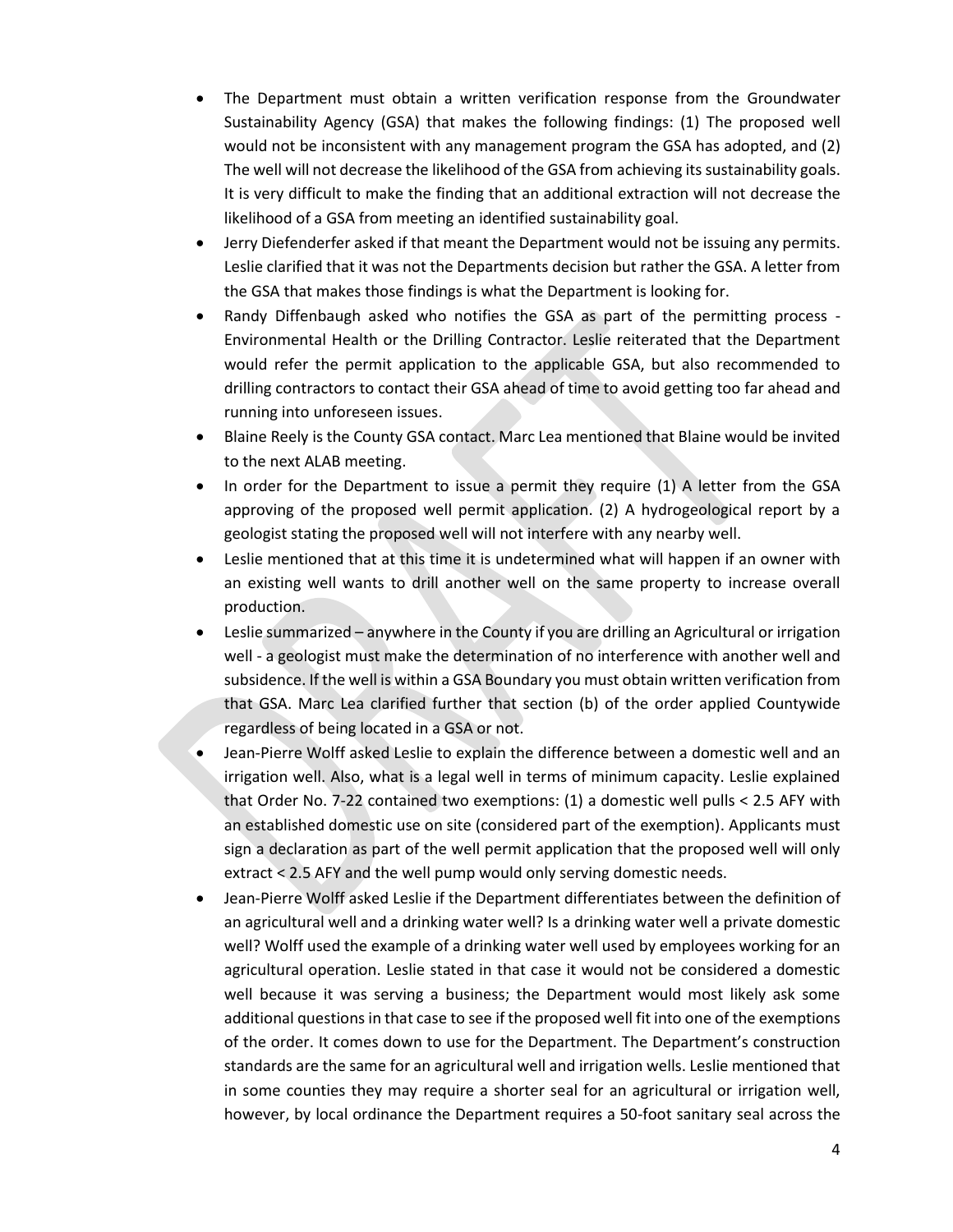board so there are no shorter agricultural wells or irrigation wells in the County of San Luis Obispo.

- Randy Diffenbaugh asked for clarification on the < 2.5 AFY being related to the well, not per acre. Leslie confirmed it was specific to the well and not a per acre basis. She reiterated the declaration that applicants must sign confirming the well would only be used for a domestic use, not any commercial use. This does not include trading commodities such as sharing fruit from a tree with a neighbor for their avocados
- Tom Ikeda asked how shared wells would be considered. Leslie stated shared wells are similar because they are a private agreement between property owners. When the well application came into the Department, it would be identified as a domestic well. The Department would not be aware of the shared well agreement. It becomes a matter of the person who pulled the permit to be in compliance with the use restriction. The use restriction expires at the expiration of Order No. 7-22.
- Lisen Bonnier asked a question on an earlier slide. If you are outside of an established GSA, you can proceed with submitting a well permit application? Leslie clarified that you would still be required to submit a letter from a geologist that looks at interference and subsidence. Bonnier asked if the geologist would also look to see if a GSA boundary was being crossed. Leslie stated no – they would only be looking at interference with nearby wells and subsidence.
- Claire Wineman mentioned that Santa Barbara County was developing an urgency ordinance to address Order No. 7-22, and asked if San Luis Obispo County was doing something similar. Leslie stated that nothing was in place to establish an urgency ordinance. After meeting with County Counsel, the Department is not changing anything regarding the permitting process itself. The responsibility is on the property owner/well owner to demonstrate certain things before the permit is issued. An ordinance amendment is not required to request additional information in terms of processing the permit. Leslie mentioned she heard that Monterey County was amending their ordinance.
- Claire Wineman asked Leslie to reiterate her comment and Leslie reiterated that the language in Order No. 7-22 is not looking at the overall basin health. The order is specifically speaking to interference with neighboring wells and subsidence that could result in negative impacts to infrastructure. Nothing new was created, rather, the language from the order was added to the existing permit application.
- Randy Diffenbaugh asked Leslie if there was any concern that because we are drawing a distinction between agriculture and domestic uses that there is fear of violation of reasonable and beneficial use per the California constitution because we classified one use over another. Or is it null and void because it is an executive order that there is no conflict with the CA Constitution? Leslie was unsure but mentioned her guess was that it was because of an executive order there was leeway.
- Dan Rodrigues asked what it would take to lift the executive order. Leslie mentioned that was a question for the Governor. Her best guess was a certain amount of rainfall.
- Claire Wineman asked if there was a resource or a list of geologists in the County that specialized in evaluating hydrology; and how many of them? Leslie reported that there is about 50 nearby that could make the determination. A list of qualified consultants is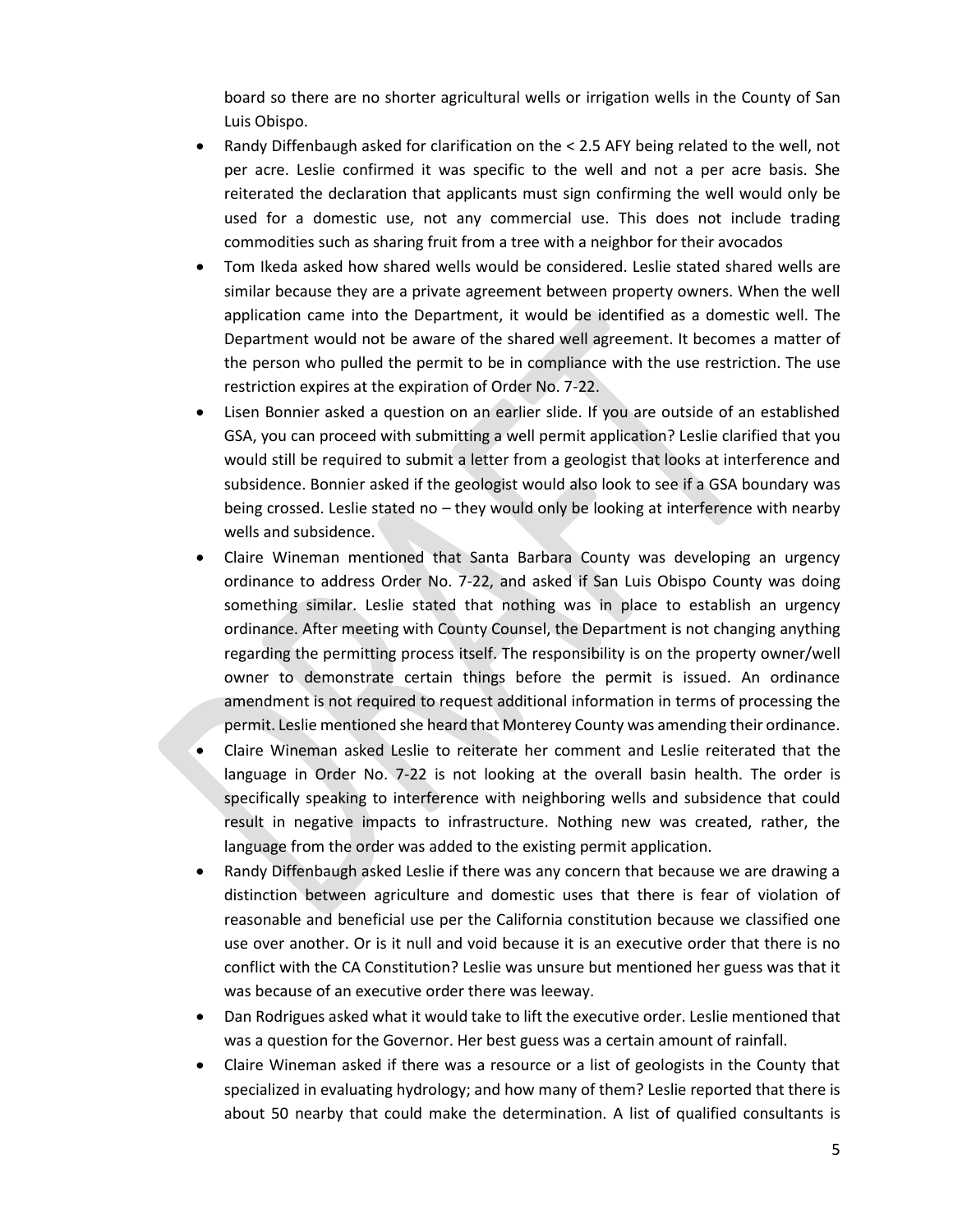available at https://www.slocounty.ca.gov/Departments/Planning-Building/How-to-Apply-for-a-Permit-in-Unincorporated-SLO-Co/Land-Use-Zoning/Land-Use-Permits/Support-Services/Environmental-Review/Qualified-Environmental-Consultants.aspx

- Leslie mentioned that Spencer Harris came to one of the well drillers meetings and was estimating under \$1,000 which is dependent on the site conditions.
- Terry demonstrated how to use DrillerView mapping software available on the Department website. The Department website also includes additional information on the executive order.
- Lisen Bonnier asked Leslie what happens if you were in the process of drilling a well when the executive order was issued. Leslie explained that the permit was issued then the executive order did not apply. The order would apply to well permit applications in process.
- Claire Wineman asked if there was consideration to extending the length of time a well permit is valid for (currently 6 months). She was hearing of drillers being super backlogged and was concerned that many would miss this window because of it. Leslie explained that the well drillers are the throttle for the Department. The well driller does not want to spend money on a permit if they do not have the time to complete it. Eventually the well ordinance needs to be amended, but the Department is waiting on the Department of Water Resources (DWR) who is revising the well standards, so it doesn't make sense to amend the ordinance when the DWR is amending the standards for wells.
- Leslie explained that this process is not new to most of the well drillers in the County. By ordinance, drilling more than 800-feet deep also requires a geo-letter.
- Wineman asked for leeway or other options so that cases in the extreme allow there to be no impediment on getting the well permit. Terry does not think that the EH Dept will be the bottleneck. Try to turn a well permit around within 5-days. The possible delays will be from obtaining the GEO report.
- **VII. Presentation/Discussion:** Proposed Santa Maria River Levee Trail Extension, Claire Wineman Grower-Shipper Association of Santa Barbara and SLO Counties

Claire informed members that the Santa Barbara County Board of Supervisors would be meeting on May 17, 2022, to hear the Santa Maria River Levee Trail Study to extend the existing levee trail. Claire explained the concerns (e.g., trespass, theft, liability) from a collective of farmers whose operations are near the levee east and west of the Santa Maria River Bridge where portions of the extension project is proposed. The project is being processed by the Santa Barbara County Flood Control and Water Conservation District (Flood Control), a branch of the Santa Barbara County Public Works Department. Additional information, including a copy of the study is available at **Santa Maria River Levee Trail (arcgis.com)**.

**Motion to Adjourn Motion to Adjourn** Dan Rodrigues